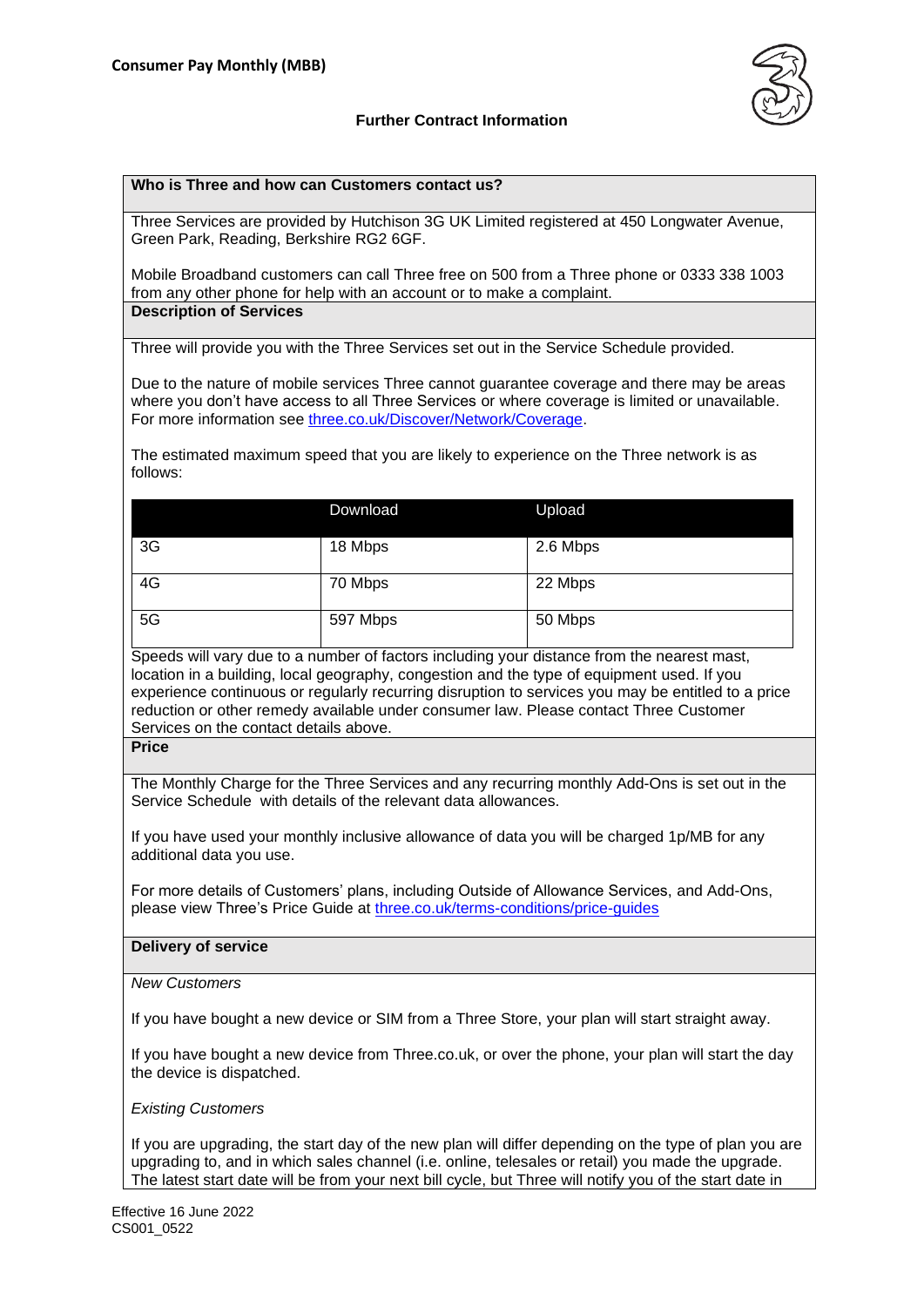advance of the new plan starting, either at the time of purchase or in a confirmation letter, email or SMS.

If you request a delayed activation, the service will start 30 days from the date the order was placed.

## **Ending an Agreement**

Your Minimum Term is set out in the Service Schedule .

How you can end this Agreement depends on whether you are in your Minimum Term or not, and whether Three has made any changes to the Agreement that are likely to affect you. Please see Table 1 below for a summary of how and when you can end this Agreement. The Cancellation Fee is set out in the Price Guide and will be an amount equal to the total of the Monthly Charges remaining during the Minimum Term less a variable discount, currently 3%.

|                                  | <b>Notice Period</b>      | <b>Charges Payable</b>           |
|----------------------------------|---------------------------|----------------------------------|
| <b>During the Returns Period</b> | This Agreement will end   | Charges for Three                |
| (purchases from a Three          | when Customer notifies    | Services used.                   |
| Retail store, other than         | Three, or when Three      | Charges for damage or for any    |
| <b>Home Broadband cannot</b>     | receives that Device in   | loss of value to the goods, as a |
| be returned for change of        | accordance with the       | result of non essential use, in  |
| mind)                            | Returns Policy (whichever | accordance with the Returns      |
|                                  | is later)                 | Policy.                          |
| During the Minimum Term          | Customer can end the      | All outstanding Charges payable  |
| (but outside of any Returns      | Agreement at any time on  | plus the Cancellation Fee        |
| Period)                          | 30 days' notice           |                                  |
| <b>Outside the Minimum</b>       | Customer can end the      | All outstanding Charges payable  |
| Term/if there is no              | Agreement at any time on  |                                  |
| <b>Minimum Term</b>              | 30 days' notice           |                                  |

For further details on termination see our [three.co.uk/terms-conditions/paym-and-payg](https://www.three.co.uk/terms-conditions/paym-and-payg) For cancellation during the Returns Period see Three's Returns and Exchanges Policy at [three.co.uk/terms-conditions/returns-and-exchange-policy](http://www.three.co.uk/terms-conditions/returns-and-exchange-policy)

**Bill payment**

#### *First bill*

We'll send you your first bill within 7 days. It'll be slightly higher than usual because it includes charges for the first few days plus the next full month's charge. This will only be the case for your first bill. Every other bill will be charged at your agreed monthly cost, plus any charges for Outside of Allowance Services.

# *Payment by Direct Debit*

Three's plans' pricing include a discount for paying by direct debit. You can set up a direct debit on the Three app, on My3, by post or by giving Customer Services a call and we will help you get set up.

Three cannot prevent you from cancelling a direct debit, and if a direct debit is cancelled, you are is still required to pay bills by the due date. For other methods of payment go to [Ways to](http://support.three.co.uk/SRVS/CGI-BIN/WEBISAPI.DLL?Command=New,Kb=Mobile,Ts=Mobile,T=Article,varset_cat=billing,varset_subcat=3768,Case=obj(42318)) pay -[Ways to pay -](http://support.three.co.uk/SRVS/CGI-BIN/WEBISAPI.DLL?Command=New,Kb=Mobile,Ts=Mobile,T=Article,varset_cat=billing,varset_subcat=3768,Case=obj(42318)) - Support - Three. You will retain the direct debit discount if you choose to pay using a major credit/debit card provided that you allow Three to store your selected payment method so that Three can charge you on the billing date each month. You can change these details at any time and on multiple occasions.

## **Controlling Spend**

Three offers a range of controls to help you to monitor your level of consumption and spending.

A **Spend Cap** allows you to limit or block services that aren't included in your monthly plan. This includes international calls, chargeable roaming services and donating or entering competitions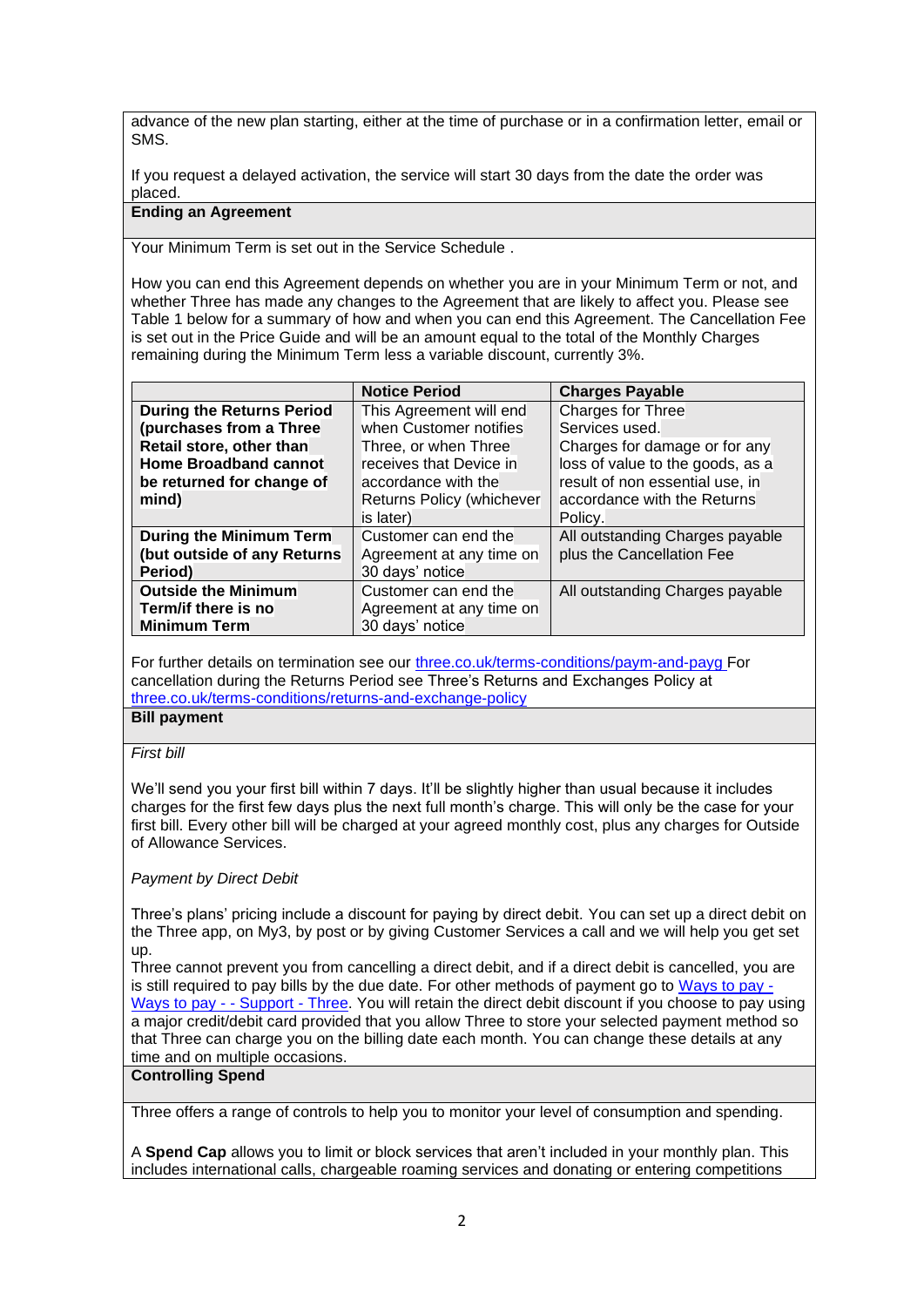using short-codes. You can set a cap to anything between £0 and £100 – in £10 increments or choose to switch the cap off completely. For a full list of what is included in the Spend Cap and to find out how to set up, change and switch off a Spend Cap go to [three.co.uk/spendcaps.](http://support.three.co.uk/SRVS/CGI-BIN/WEBISAPI.DLL?Command=New,Kb=Mobile,Ts=Mobile,T=Article,varset_cat=billing,varset_subcat=3770,Case=obj(31394))

Three will always send a text just before and once you reach any limit for calls, texts or data on your plan.

**Spend Limits** are applied to your account for third party payment services including third-party digital content, subscription services and premium rate calls and messages. The limits are set under the Payment Services Regulations at £40 per single transaction and a cumulative limit of £240 per month.

Three has also set a **Worldwide data roaming limit** of £45 per month to help you control your spend whilst roaming. You can find more information, including details of how to change this limit here [three.co.uk/Support/Roaming\\_and\\_International/Managing\\_Roaming\\_Costs](https://www.three.co.uk/Support/Roaming_and_International/Managing_Roaming_Costs) .Wherever you roam, you will always receive a text confirming the roaming costs as soon as you arrive at your destination.

**Using Three Services outside the UK** 

Go Roam is included in your plan and works automatically when you arrive in a Go Roam destination as long as data roaming is switched on in your device's settings. Go Roam lets you use their plan or add-on allowances in up to 71 destinations and is made up of Go Roam in Europe and Go Roam Around the World.

To use your UK allowances for 24 hours in Go Roam in Europe, there's a £2 daily charge. When you Go Roam Around the World, it's £5 a day (excluding the Republic of Ireland and Isle of Man). Fair use policies apply. The charge is applied as soon as you use your plan's allowance in a Go Roam destination. See [three.co.uk/aboutgoroam](https://three.co.uk/aboutgoroam) for full details.

With Go Roam you can d use your data, (up to Three's fair use limit).

Three may deploy traffic management measures when you roam, known collectively as TrafficSense™. For details see [three.co.uk/trafficsense.](Three.co.uk/trafficsense) Three reserves the right to review and amend any such measures from time to time.

**Remedies** 

Due to the nature of mobile technology, there may be situations when Three Services aren't always available, or the quality or network speeds are affected and so Three cannot guarantee continuous fault-free service due to maintenance or other factors outside Three's control. More detail can be found at [three.co.uk/terms-conditions/paym-and-payg](https://www.three.co.uk/terms-conditions/paym-and-payg)

If you experience continuous or regularly recurring disruption to Three Services (such as where access to Three Services is limited or unavailable) you may be entitled to a price reduction based upon the period of the disruption. This may take the form of a partial or full credit or a refund of your Monthly Charge. To receive a credit or refund you will need to report the disruption to Three so that we may investigate your concerns, consider the extent to which the you use the Three Services in question and measure the disruption against your typical usage history. **Complaints**

If you are unhappy about any aspect of the Three Services, you should contact Three on Live Chat [three.co.uk/support/how-to-complain.](http://www.three.co.uk/support/how-to-complain) Personal customer call also call Three Customer Services on 333 (free from a Three phone) or 0333 338 1001 (from any other phone), Mobile Broadband customers can call Three on 500 from a Three phone or 0333 338 1003. If you prefer to write please send your thoughts to Three Customer Complaints, Hutchison 3G UK Ltd, PO Box 333, Glasgow, G2 9AG or using the Complaints Form at [three.co.uk/support/how-to-complain](http://www.three.co.uk/support/how-to-complain) with written notice of the complaint which sets out the full facts and includes relevant documentation.

Three will investigate any complaint in accordance with its customer complaints code, after which Three will contact you with the results. A copy of Three's customer complaints code can be viewed